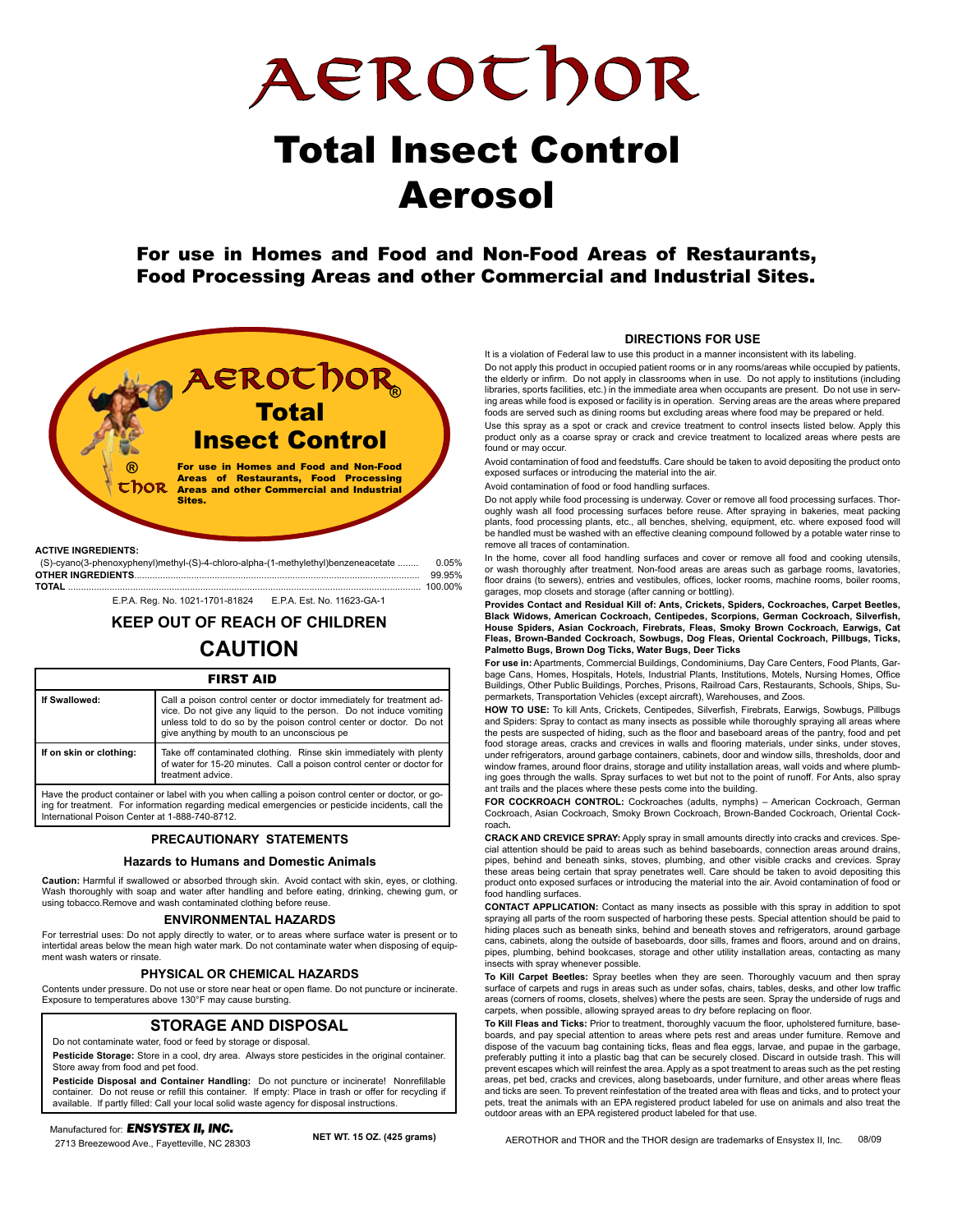# **Material Safety Data Sheet**

## **AEROTHOR Total Insect Control**

Emergency Phone 1-800-424-9300 (Chemtrec)

#### **1. PRODUCT AND COMPANY IDENTIFICATION**

**PRODUCT NAME:** AEROTHOR Total Insect Control **EPA REGISTRATION NUMBER:** 1021-1701-81824 **COMPANY:** Ensystex II, Inc.

**ADDRESS:** 2713 Breezewood Ave., Fayetteville, NC 28303 **DAYTIME PHONE:** 1-866-367-8467 (1-866-FOR-THOR)

**2. COMPOSITION / INFORMATION ON INGREDIENTS** 

#### Esfenvalerate CAS# 066230-04-4 0.05%

Aromatic Petroleum Distillates CAS# 064742-95-6 <2.0%

Petroleum Distillates CAS# 064742-47-8 <3%

Liquified Petroleum Gas CAS# 068476-85-7 10-15%

Ingredients not identified are proprietary or non-hazardous. Values are not product specifications.

#### **3. HAZARDS IDENTIFICATION**

**EMERGENCY OVERVIEW: IMMEDIATE CONCERNS:** CAUTION. Contents under pressure. Keep away from heat, sparks, open flame, and any other ignition sources. **Do not expose to temperatures above 130°F (54.4°C), as bursting may occur.** Harmful if swallowed or absorbed through the skin. Avoid contact with skin, eyes, and clothing.

DO NOT puncture or incinerate container.

POTENTIAL HEALTH EFFECTS: Causes temporary irritation, tearing, and blurred vision. **SKIN:** Can cause skin irritation. Can cause a burning or prickling sensation on more sensitive areas (face, eyes, mouth). **SKIN ABSORPTION:** Harmful if absorbed through the skin. **INGESTION:** Harmful if swallowed. **INHALATION:** Excessive inhalation of mists can cause nasal and respiratory irritation. **CHRONIC:** None known.

**COMMENTS:** This material is considered to be hazardous by the OSHA Hazard Communication Standard (29 CFR 1910.1200).

#### **4. FIRST AID MEASURES**

**EYES:** Hold eye open and rinse slowly and gently with water for 15-20 minutes. Remove contact lenses, if present, after the first 5 minutes, then continue rinsing eye. Call a poison control center or doctor for treatment advice.

**SKIN:** Take off contaminated clothing. Rinse skin immediately with plenty of water for 15-20 minutes. Call a poison control center or doctor for treatment advice.

**INGESTION:** If swallowed, IMMEDIATELY call a poison control center or doctor for treatment advice. DO NOT give **any** liquid to the person. Do not induce vomiting unless told to do so by a poison contol center or a doctor. Never give anything by mouth to an unconscious person.

**INHALATION:** Remove affected person to fresh air. If person is not breathing, call 911 or an ambulance, then give artificial respiration, preferably mouth-tomouth if possible. Call a poison control center or doctor for further treatment advice.

**NOTES TO PHYSICIAN:** For skin effects, a highly efficient therapeutic agent for pyrethroid exposure is topical application of tocopherol acetate (Vitamin E). Diazepam has been recommended to reduce the CNS effects of Esfenvalerate.

#### **5. FIRE FIGHTING MEASURES**

**FLAMMABLE CLASS:** This aerosol is NOT classified as FLAMMABLE by the flame extension test method described in 16 CFR 1500.45.

**EXTINGUISHING MEDIA:** Foam, carbon dioxide or dry chemical.

**HAZARDOUS COMBUSTION PRODUCTS:** Under fire conditions this product may support combustion and may decompose to give off toxic gases such as Hydrogen Cyanide, carbon monoxide, carbon dioxide and nitrogen oxides.

**EXPLOSION HAZARDS:** Contents under pressure. Exposure to temperatures above 130°F / 54.4°C may cause bursting.

**FIRE FIGHTING PROCEDURES:** Treat as an oil fire. Use a full-faced selfcontained breathing apparatus along with full protective gear. Keep nearby containers and equipment cool with a water stream.

**SENSITIVITY TO IMPACT:** Forceful impacts can cause damage to aerosol unit and may cause a bursting or explosion hazard.

#### **6. ACCIDENTAL RELEASE MEASURES**

**SMALL SPILL:** Shut off ignition sources. Stop release, if possible without risk. Dike or contain release, if possible, and if immediate response can prevent further damage or danger. Isolate and control access to the release area. Take actions to reduce vapors. Absorb with appropriate absorbent. Clean spill area of residues and absorbent.

**LARGE SPILL:** Shut off ignition sources. Stop release, if possible without risk. Dike or contain release, if possible, and if immediate response can prevent further damage or danger. Isolate and control access to the release area. Take actions to reduce vapors. Collect product into drums, etc. via drains, pumps, etc. Absorb with appropriate absorbent. Clean spill area of residues and absorbent.

#### **ENVIRONMENTAL PRECAUTIONS**

**WATER SPILL:** Contains pyrethroids which are toxic to fish and other aquatic invertebrates. Contaminated absorbent and wash water should be disposed of according to local, state/provincial and federal/national regulations.

#### **7. HANDLING AND STORAGE**

**HANDLING:** Contents under pressure - DO NOT puncture or incinerate container. Do not use or store near heat, sparks, open flame, or any other ignition sources. Take prudent precautions to avoid contact with skin, eyes, and clothing. Avoid breathing vapors or spray mists of this product. Mechanical ventilation should be used when handling this product in enclosed spaces. Wearing a respirator is not normally required when handling this product, but recommended in the absence of proper mechanical ventilation. Do not contaminate water, food or feedstuffs by storage, handling, or disposal. Read and observe all precautions and instructions on the label.

**STORAGE:** Store in a cool, dry, well-ventilated, preferably locked storage area. Exposure to temperatures above 130°F / 54.4°C may cause bursting. Store containers upright and closed. Keep away from heat, ignition sources, and strong oxidizers. Emptied containers may retain product residues. KEEP OUT OF REACH OF CHILDREN.

#### **8. EXPOSURE CONTROLS / PERSONAL PROTECTION**

**EXPOSURE GUIDELINES** 

| <b>OSHA HAZARDOUS COMPONENTS (29 CFR1910.1200)</b>                            |            |                        |       |                  |       |                    |       |  |  |
|-------------------------------------------------------------------------------|------------|------------------------|-------|------------------|-------|--------------------|-------|--|--|
|                                                                               |            | <b>EXPOSURE LIMITS</b> |       |                  |       |                    |       |  |  |
|                                                                               |            | <b>OSHA PEL</b>        |       | <b>ACGIH TLV</b> |       | <b>SupplierOEL</b> |       |  |  |
| <b>Chemical Name</b>                                                          |            | ppm                    | mg/m3 | ppm              | mg/m3 | ppm                | mg/m3 |  |  |
| Esfenvalerate                                                                 | TWA        | None                   |       | None             |       | (1)                | 2     |  |  |
| <b>Aromatic</b><br>Petroleum<br><b>Distillates</b>                            | <b>TWA</b> |                        |       |                  |       | 50<br>(2)          |       |  |  |
| Petroleum<br><b>Distillates</b>                                               | <b>TWA</b> | None                   |       |                  |       | 100                | 525   |  |  |
| Liquefied<br>Petroleum<br>Gas                                                 | <b>TWA</b> | 1000                   | 1800  | 1000             | 1800  |                    |       |  |  |
| <b>OSHA TABLE COMMENTS:</b> 1. Skin 2. Total hydrocarbon based on composition |            |                        |       |                  |       |                    |       |  |  |

**ENGINEERING CONTROLS:** Mechanical ventilation should be used when handling this product in enclosed spaces. Local exhaust ventilation may be necessary.

**PERSONAL PROTECTIVE EQUIPMENT EYES AND FACE:** Take prudent precautions to avoid contact with eyes.

**SKIN:** Take prudent precautions to avoid contact with skin and clothing.

**RESPIRATORY:** Wearing a respirator is not normally required when handling this product. Use in well ventilated areas. Take prudent precautions to avoid breathing vapors and/ or spray mists of this product.

**WORK HYGIENIC PRACTICES:** DO NOT SMOKE, EAT, OR DRINK, OR APPLY COSMETICS IN WORK AREA! Wash promptly if skin becomes contaminated. Wash at the end of each work shift and before eating, smoking, or using the toilet.

#### **9. PHYSICAL AND CHEMICAL PROPERTIES**

**PHYSICAL STATE:** Liquefied gases and liquid.

**ODOR:** Solvent odor.

**pH**: 6.8

**Notes**: pH measurement is for the aerosol contents less the compressed gas propellent (i.e., Non-Volatiles).

**VAPOR PRESSURE:** Not Available

**VAPOR DENSITY:** Heavier than air.

**BOILING POINT:** Not Available.

**FREEZING POINT:** Not Available.

**MELTING POINT:** Not Available

**SOLUBILITY IN WATER:** Partially miscible in water.

**EVAPORATION RATE:** Not available.

**DENSITY:** Not available.

**SPECIFIC GRAVITY:** 0.996 (Water = 1) at 20°C (68°F)

**VISCOSITY:** 8510 CPS at 20.8°C (69.4°F) Brookfield on Non-Volatiles

**(VOC):** < 15 % C**OMMENTS:** 

**WATER SOLUBILITY:** Water Solubility analysis is for the aerosol contents less the compressed gas propellent (i.e., Non-Volatiles).

**SPECIFIC GRAVITY:** Specific Gravity is for the aerosol contents less the compressed gas propellant (i.e., Non-Volatiles).